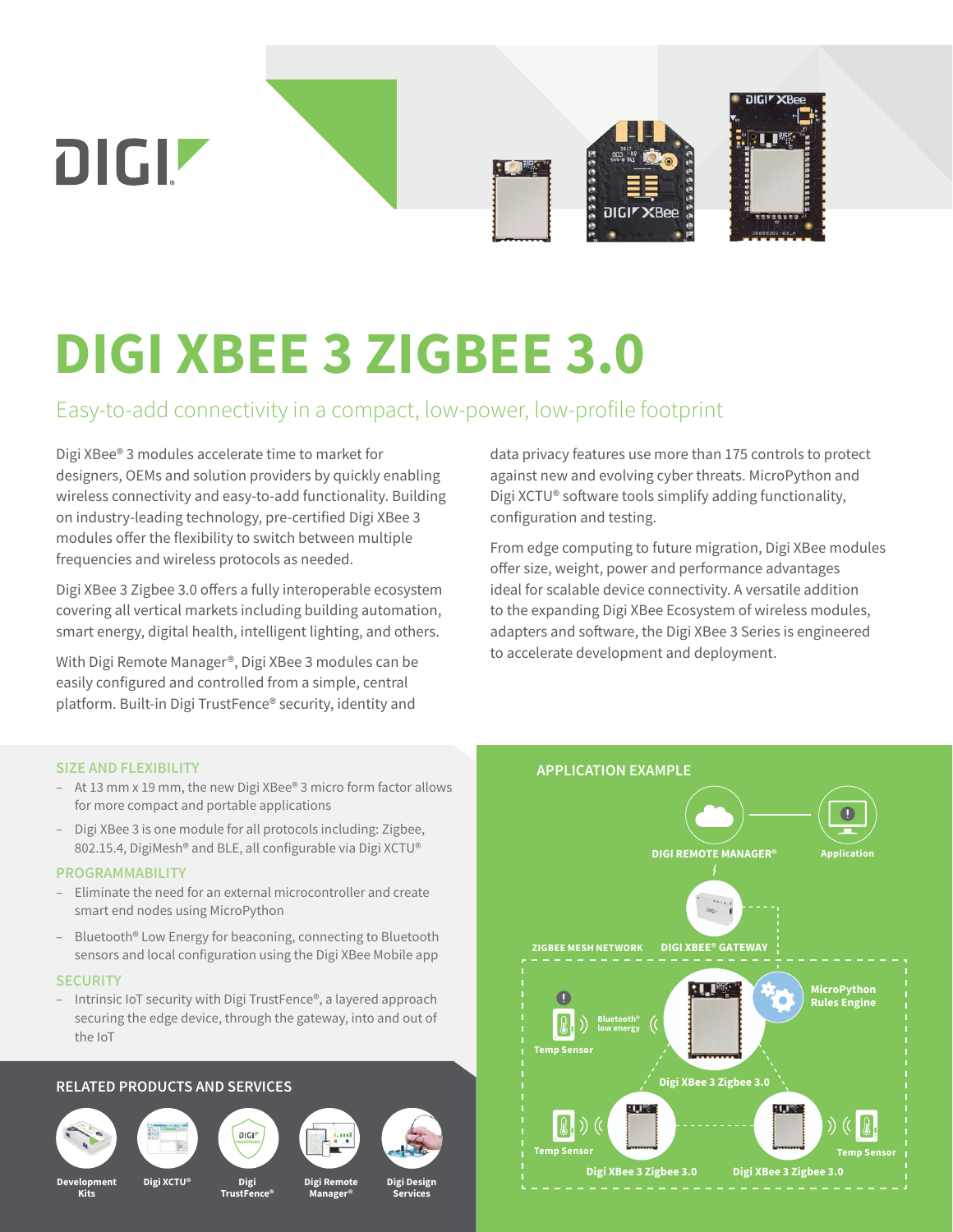| <b>SPECIFICATIONS</b>                            | Digi XBee <sup>®</sup> 3 Zigbee 3.0                                                                                                                           | Digi XBee® 3 PRO Zigbee 3.0 |
|--------------------------------------------------|---------------------------------------------------------------------------------------------------------------------------------------------------------------|-----------------------------|
| <b>PERFORMANCE</b>                               |                                                                                                                                                               |                             |
| <b>TRANSCEIVER CHIPSET</b>                       | Silicon Labs EFR32MG SoC                                                                                                                                      |                             |
| <b>DATA RATE</b>                                 | RF 250 Kbps, serial up to 1 Mbps                                                                                                                              |                             |
| <b>INDOOR/URBAN RANGE*</b>                       | Up to 60 m (200 ft)                                                                                                                                           | Up to 90 m (300 ft)         |
| <b>OUTDOOR/RF LINE-OF-SIGHT</b><br><b>RANGE*</b> | Up to 1200 m (4000 ft)                                                                                                                                        | Up to 3200 m (2 miles)      |
| <b>TRANSMIT POWER</b>                            | +8 dBm                                                                                                                                                        | $+19$ dBm                   |
| <b>RECEIVER SENSITIVITY (1% PER)</b>             | -103 dBm Normal Mode                                                                                                                                          |                             |
| <b>FEATURES</b>                                  |                                                                                                                                                               |                             |
| <b>SERIAL DATA INTERFACE</b>                     | UART, SPI, I <sup>2</sup> C                                                                                                                                   |                             |
| <b>CONFIGURATION METHOD</b>                      | API or AT commands, local or over-the-air (OTA)                                                                                                               |                             |
| <b>FREQUENCY BAND</b>                            | ISM 2.4 GHz                                                                                                                                                   |                             |
| <b>FORM FACTOR</b>                               | Micro, through-hole, surface mount                                                                                                                            |                             |
| <b>INTERFERENCE IMMUNITY</b>                     | DSSS (Direct Sequence Spread Spectrum)                                                                                                                        |                             |
| <b>ADC INPUTS</b>                                | (4) 10-bit ADC inputs                                                                                                                                         |                             |
| <b>DIGITAL I/O</b>                               | 15                                                                                                                                                            |                             |
| <b>ANTENNA OPTIONS</b>                           | Through-hole: PCB Antenna, U.FL Connector, RPSMA Connector<br>SMT: RF Pad, PCB Antenna, or U.FL Connector<br>Micro: U.FL Antenna, RF Pad, Chip Antenna        |                             |
| <b>OPERATING TEMPERATURE</b>                     | -40° C to 85° C (-40° F to 185° F)                                                                                                                            |                             |
| DIMENSIONS (L X W X H)                           | Through-hole: 2.438 x 2.761 cm (0.960 x 1.087 in)<br>SMT: 2.199 x 3.4 x 0.305 cm (0.866 x 1.33 x 0.120 in)<br>Micro: 13 x 19 x 2 mm (0.533 x 0.76 x 0.087 in) |                             |
| PROGRAMMABILITY                                  |                                                                                                                                                               |                             |
| <b>MEMORY</b>                                    | 1 MB / 128 KB RAM (32KB are available for MicroPython)                                                                                                        |                             |
| <b>NETWORKING AND SECURITY</b>                   |                                                                                                                                                               |                             |
| <b>PROTOCOL</b>                                  | Zigbee® 3.0                                                                                                                                                   |                             |
| <b>ENCRYPTION</b>                                | 128/256 bit AES                                                                                                                                               |                             |
| <b>RELIABLE PACKET DELIVERY</b>                  | Retries/acknowledgements                                                                                                                                      |                             |
| <b>IDS</b>                                       | PAN ID and addresses, cluster IDs and endpoints (optional)                                                                                                    |                             |
| <b>CHANNELS</b>                                  | 16 channels                                                                                                                                                   |                             |
| <b>POWER REQUIREMENTS</b>                        |                                                                                                                                                               |                             |
| <b>SUPPLY VOLTAGE</b>                            | 2.1 to 3.6 V                                                                                                                                                  |                             |
| <b>TRANSMIT CURRENT</b>                          | 40 mA @ 8 dBm                                                                                                                                                 | 135 mA @ 19 dBm             |
| <b>RECEIVE CURRENT</b>                           | 17 mA                                                                                                                                                         |                             |
| <b>POWER-DOWN CURRENT</b>                        | 2 micro Amp @ 25° C (77° F)                                                                                                                                   |                             |
| REGULATORY APPROVALS                             |                                                                                                                                                               |                             |
| FCC, IC (NORTH AMERICA)                          | Yes                                                                                                                                                           | Yes                         |
| <b>ETSI (EUROPE)</b>                             | Yes                                                                                                                                                           | No                          |
| <b>RCM (AUSTRALIA)</b>                           | Yes                                                                                                                                                           | Yes                         |
| <b>ANATEL (BRAZIL)</b>                           | Yes                                                                                                                                                           | Yes                         |
| <b>TELECK MIC (JAPAN)</b>                        | Yes                                                                                                                                                           | No                          |
| <b>KCC (SOUTH KOREA)</b>                         | Yes                                                                                                                                                           | No                          |

\*Range figure estimates are based on free-air terrain with limited sources of interference. Actual range will vary based on transmitting power, orientation of transmitter and receiver, height of transmitting antenna, height of receiving antenna, weather conditions, interference sources in the area, and terrain between receiver and transmitter, including indoor and outdoor structures such as walls, trees, buildings, hills, and mountains.